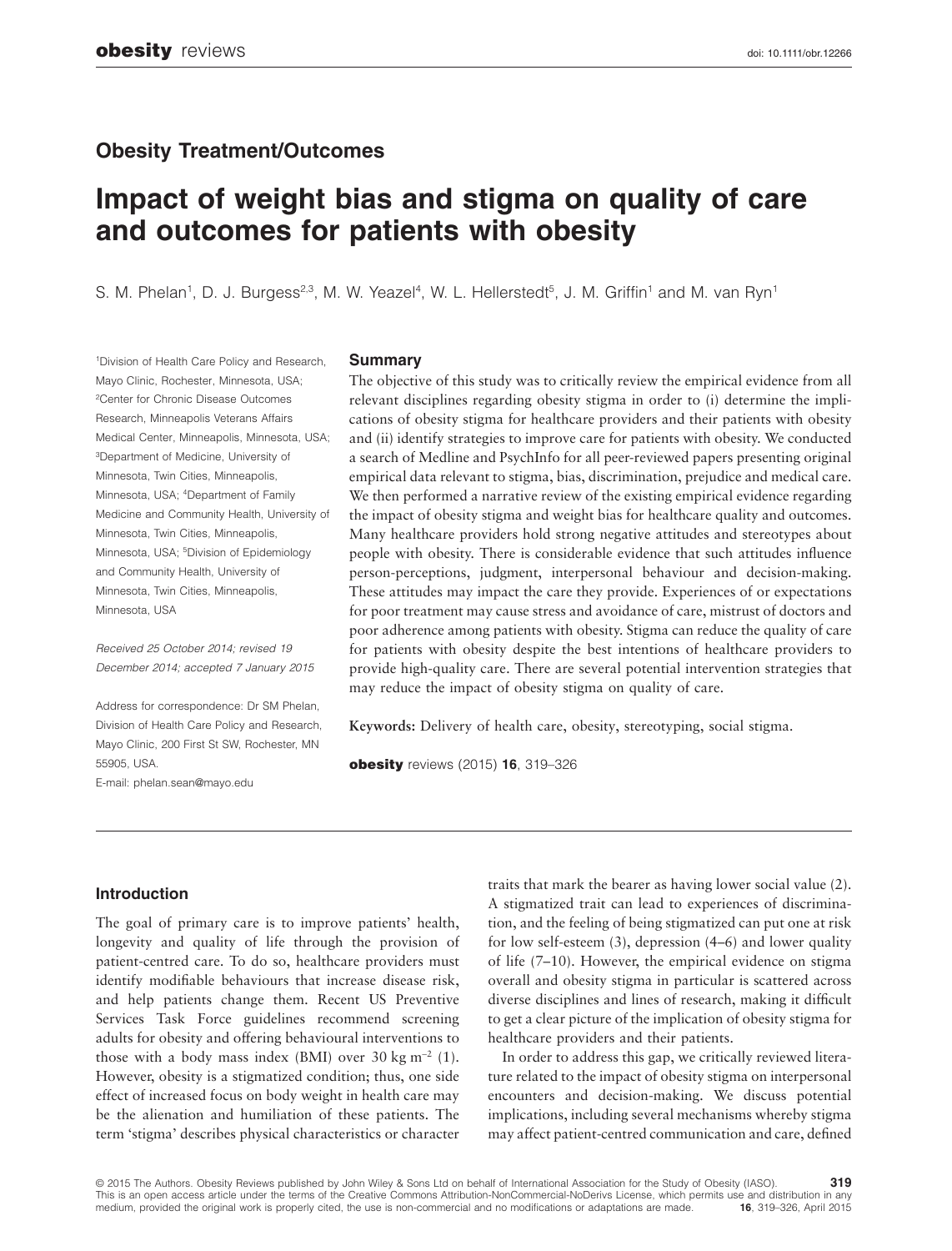by the Institute of Medicine (11) as 'care that establishes a partnership among practitioners, patients, and their families (when appropriate) to ensure that decisions respect patients' wants, needs, and preferences and that patients have the education and support they need to make decisions and participate in their own care' (p. 7). We also suggest several strategies that may help healthcare providers and clinics reduce the impact of stigma on patients with obesity.

Obesity is a commonly and strongly stigmatized characteristic (12,13). There is substantial empirical evidence that people with obesity elicit negative feelings such as disgust, anger, blame and dislike in others (14–16). Despite the high prevalence of obesity (approximately one-third of the US adult population (17) ), individuals with obesity are frequently the targets of prejudice, derogatory comments and other poor treatment in a variety of settings, including health care (12,18). Furthermore, there is a growing body of evidence that physicians and other healthcare professionals hold strong negative opinions about people with obesity (19–27).

#### **Methods**

We conducted a narrative review of this literature to highlight the ways that the obesity stigma may interrupt the healthcare process and impede many healthcare providers' goal of providing equitable high-quality care. We reviewed all original studies in the fall of 2014 on topics related to obesity stigma in medical care and/or the impact of stigma on interpersonal encounters and decision-making in PubMed and PsychInfo, with the majority of studies found in health communication, social psychology and health disparities research. We then selected papers relevant to the potential impact of obesity stigma on healthcare provider behaviour, patient healthcare outcomes and healthcare encounters.

#### **Impact on providers**

Primary care providers and health promotion specialists, who typically demonstrate a commitment to providing care for underserved populations, are unlikely to flagrantly and intentionally discriminate against their patients. Nevertheless, there are several ways that their attitudes about obesity may cause their patients with obesity to feel disrespected, inadequate or unwelcome, thus negatively affecting the encounter quality and their willingness to seek needed care (see Fig. 1). Behaviours that emanate from negative attitudes about a stigmatized group are known as enacted stigma (28). Enacted stigma on the part of the provider affects the patient in both measurable and immeasurable ways. It can reduce the quality, and even the quantity, of patient-centred care, and can signal to the patient that he or she is being perceived in terms of his or her stigmatized identity, which, in turn, may affect patient perception of, and compliance with, provider recommendations.

The negative attitudes underlying enacted stigma can be explicit or implicit. Explicit attitudes are conscious and reflect a person's opinions or beliefs about a group. Implicit attitudes are automatic and often occur outside of awareness and in contrast to explicitly held beliefs (29). The response to some stigmatized groups, such as racial minorities among egalitarian Caucasians, often consists of negative implicit attitudes, but neutral or positive explicit ones (30). In contrast, explicit negative attitudes about people with obesity are more socially acceptable than explicit racism: e.g. it is acceptable in many Western cultures that people with obesity are the source of derogatory humour and may thus be openly – and unquestionably – portrayed as lazy, gluttonous and undisciplined. Primary care providers, medical trainees, nurses and other healthcare professionals hold explicit as well as implicit negative opinions



**Figure 1** A conceptual model of hypothesized pathways whereby the associations between obesity and health outcomes are partially mediated by healthcare providers' attitudes and behaviours about obese patients, and patients' response to feeling stigmatized.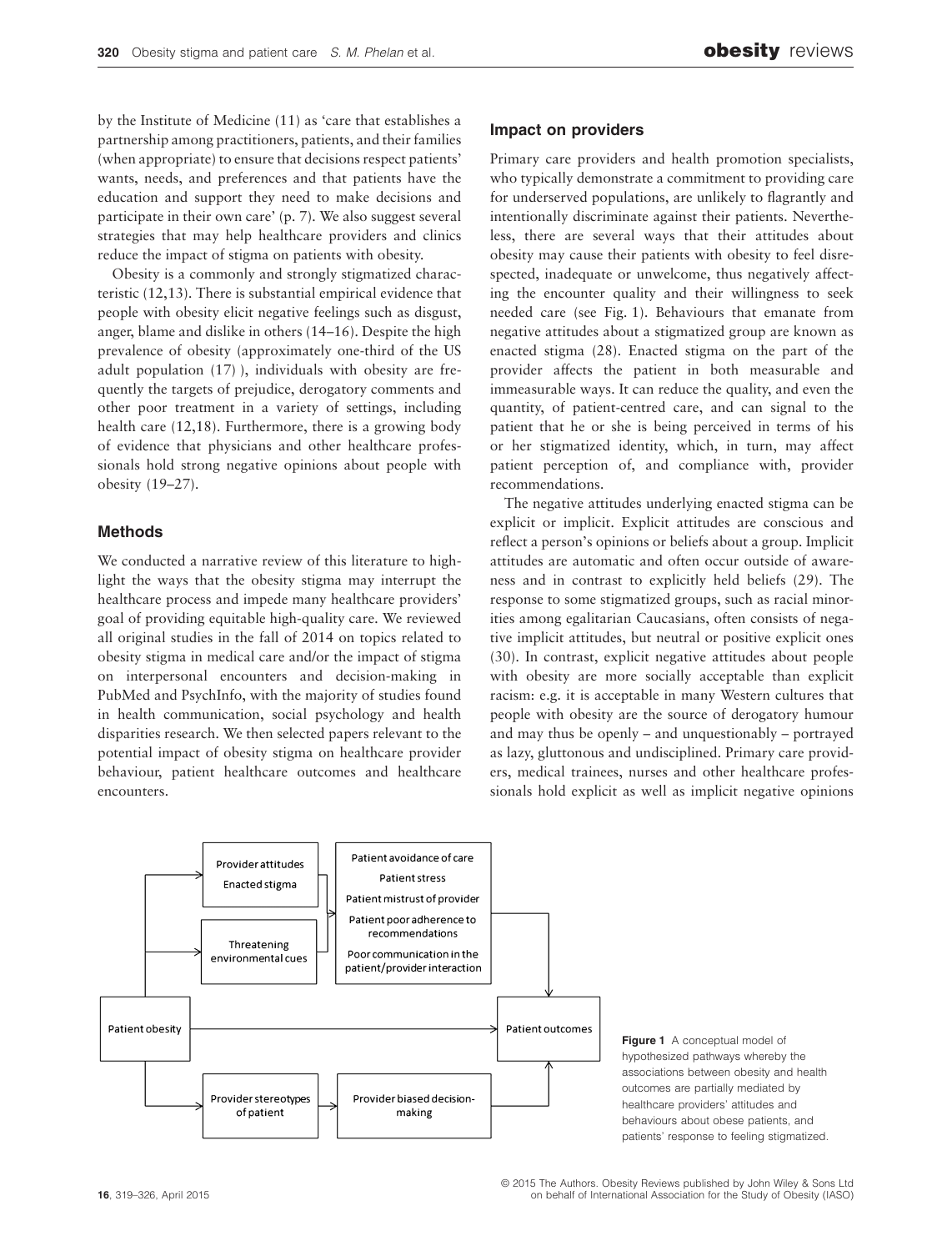about people with obesity (21,31–33). This has important implications for communication in the clinical interview, because explicit attitudes influence verbal behaviours as well as decisions that are within conscious control, whereas implicit negative attitudes predict non-verbal communication and decisions under cognitive burden (29,34–36). There is evidence that providers' communication is less patient-centred with members of stigmatized racial groups (37–43), and other stigmatized groups including patients with obesity (44), and that provider attitudes contribute to this disparity (45–47). Implicit attitudes have also been found to be associated with lower patient ratings of care (46). The combination of implicit and explicit negative obesity attitudes may elevate the potential for impaired patient-centred communication, which is associated with a 19% higher risk of patient non-adherence, as well as mistrust, and worse patient weight loss, recovery and mental health outcomes (48–53).

There are several mechanisms by which provider attitudes may affect the quality of, or potential for, patientcentred care. First, primary care providers engage in less patient-centred communication with patients they believe are not likely to be adherent (54). A common explicitly endorsed provider stereotype about patients with obesity is that they are less likely to be adherent to treatment or self-care recommendations (23,24,55,56), are lazy, undisciplined and weak-willed (12,55,57–59). Second, primary care providers have reported less respect for patients with obesity compared with those without (59,60), and low respect has been shown to predict less positive affective communication and information giving (61). Third, primary healthcare providers may allocate time differently, spending less time educating patients with obesity about their health (62). For example, in one study of primary care providers randomly assigned to evaluate the records of patients who were either obese or normal weight, providers who evaluated patients who were obese were more likely to rate the encounter as a waste of time and indicated that they would spend 28% less time with the patient compared with those who evaluated normal-weight patients (59). Finally, physicians may over-attribute symptoms and problems to obesity, and fail to refer the patient for diagnostic testing or to consider treatment options beyond advising the patient to lose weight. In one study involving medical students, virtual patients with shortness of breath were more likely to receive lifestyle change recommendations if they were obese (54% vs. 13%), and more likely to receive medication to manage symptoms if they were normal weight (23% vs. 5%) (23).

#### **Impact on patients**

Experiences of discrimination and awareness of stigmatized social status can cause patients to experience stress and have other acute reactions that may reduce the quality of the encounter, regardless of their provider's attitudes and behaviour. Three conceptually overlapping processes – identity threat, stereotype threat and felt stigma – describe the stigmatized patient's reaction to being stigmatized. *Identity threat* occurs when patients experience situations that make them feel devalued because of a social identity. Social identities are the categories, roles, and social groups that define each person and give a sense of self (63,64). Each social identity, be it a professional identity, a gender identity, or identity as a person who is obese, has emotional significance for the individual, is closely tied to selfesteem, and can empower or make one vulnerable. Obesity is stigmatized, and thus is more likely to make the individual aware of the possibility for rejection or derogation than make him/her feel confident and empowered. *Stereotype threat* occurs when an individual is aware that he or she may be viewed as a member of a stigmatized group, and becomes preoccupied with detecting stereotyping on the part of the provider and monitoring his or her own behaviour to ensure that it does not confirm group stereotypes (65). *Felt stigma* is a term used to describe the expectation of poor treatment based on past experiences of discrimination (28).

The effects of stigma are both immediate and long-term. The direct effects of provider attitudes on patient-centred care may reduce the quality of the patient encounter, harming patient outcomes and reducing patient satisfaction. Patients with obesity who experience identity/ stereotype threat or felt/enacted stigma may experience a high level of stress which can contribute to impaired cognitive function and ability to effectively communicate (66). Accumulated exposure to high levels of stress hormones (allostatic load) has several long-term physiological health effects, including heart disease, stroke, depression and anxiety disorder, diseases that disproportionately affect obese individuals and have been empirically linked to perceived discrimination (67–69). Indeed, stress pathways may present an alternate explanation for some proportion of the association between obesity and chronic disease (70).

Other effects include avoidance of clinical care if patients perceive that their body weight will be a source of embarrassment in that setting (71,72). For example, there is evidence that obese women are less likely to seek recommended screening for some cancers (72–76). The long-term result of avoidance and postponement of care is that people with obesity may present with more advanced, and thus more difficult to treat, conditions. Individuals who are stigmatized, or are vigilant for evidence of stigma, may withdraw from full participation in the encounter. Because of this, they may not recall advice or instructions given by the provider, reducing adherence to prescribed treatment or self-care. Experiencing stereotype threat may also cause patients to discount feedback provided by the source of the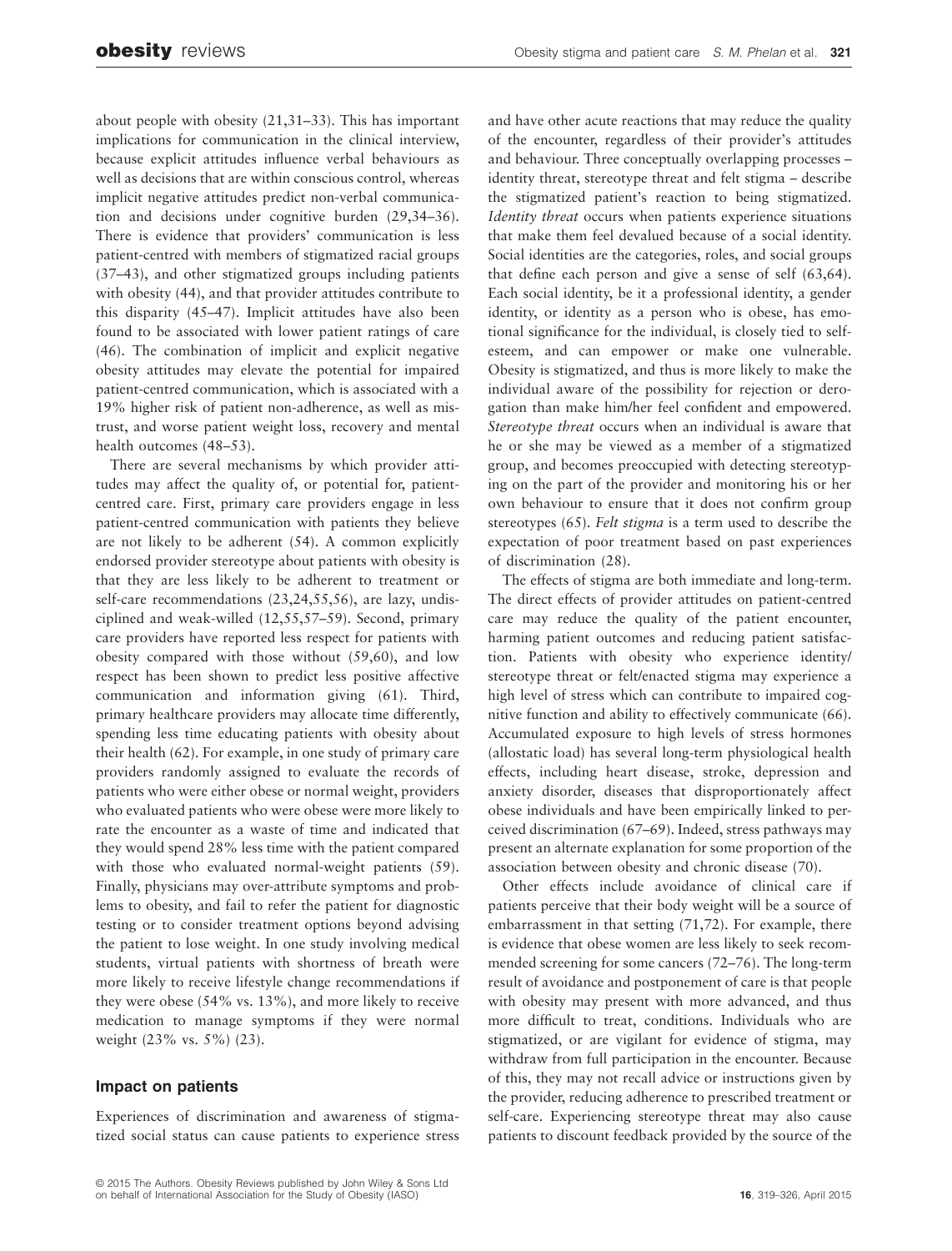threat (77), which in turn may affect adherence. Patients who report feeling judged by their primary care provider are less likely to seek or achieve successful weight loss (78,79). Patients who have tried to lose weight and failed may 'dis-identify', or reduce their efforts to lose weight, in order to disconnect their self-esteem from achievement in a domain with which they have not had success (65), and may feel shame for failing to lose weight or maintain weight loss (78). Along similar lines, individuals who experience more obesity stigma report less health utility, or place lower value on health (80).

#### Setting factors

Felt stigma and identity/stereotype threat can be triggered by experiences in the healthcare clinical setting that signal to the patient that his/her identity as a person who is obese is salient and possibly devalued. A typical primary care clinical encounter has many such signals, including weight measurement, dietary assessment, and queries about physical activity. Providers are also encouraged to provide unsolicited weight loss counsel as well as to assess patients' willingness to alter behaviours that are associated with obesity. There is evidence that many providers dislike treating obesity, feel underprepared to do so, and have little hope that their patients will make lifestyle changes (55,81– 84), which may be detectable in their tone of voice or language. They may also signal overly simplified assumptions about the causes of obesity, by suggesting, for example, that their patients cut back on fast food or consider taking the stairs instead of elevators. These assumptions ignore the complexity of energy balance and propagate a common misunderstanding that weight loss is as simple as 'calories in < calories out' (85). Such counsel, despite its positive intentions to optimize patient health, may create unrealistic expectations about the effects of small lifestyle changes, which may lead to disappointment and recidivism. This counsel can also have unintended side effects if it signals to patients that they are seen solely in terms of their stigmatized identity. This could create a state of threat that may affect the patient's emotional state, ability to communicate effectively, and attitude towards medical advice (86).

Clinic equipment may also promote identity threat for patients with obesity (87,88). Waiting room chairs with armrests can be uncomfortable or too small. Equipment such as scales, blood pressure cuffs, examination gowns and pelvic examination instruments are often designed for use with smaller patients. When larger alternatives are not available, or are stored in a place that suggests infrequent use, it can signal to patients that their size is unusual and that they do not belong. These experiences, which are not delivered with malicious intent, can be humiliating.

### **Potential strategies to address obesity stigma in clinical care**

Promising strategies to reduce stigma in the primary care setting include improving provider attitudes about patients with obesity and/or reducing the likelihood that negative attitudes influence provider behaviour; altering the clinic environment or procedures to create a setting where patients with obesity feel accepted and less threatened; and empowering patients to cope with stigmatizing situations and attain high-quality health care (86,89). Here we focus on strategies that clinics or healthcare organizations might implement to improve the experience of patients with obesity or overweight. Some of the studies discussed here are firmly rooted in research evidence, but some are untested strategies that will require research to test their effectiveness.

Our intent was to highlight the salience of obesity stigma in health care and the potential to re-frame and optimize provider–patient encounters. Our work recognizes the contributions of interdisciplinary scholars, in fat studies and elsewhere, who have raised awareness of how cultures conceptualize body size, and consequently, how body size itself can inform identity. Such scholars have thus set much of the theoretical foundation for our work, even though our suggestions are not consistent with their advocacy for a weight-inclusive approach to medical care, in which obesity is seen as independent of health and weight reduction is not a focus of medical care (90,91). While there is evidence supporting this viewpoint, we focus on interventions that are more consistent with the dominant medical and nursing paradigms of obesity as a risk factor.

Reducing weight stigma in clinical care is a shared responsibility of healthcare providers and other clinic staff, as well as the healthcare systems/organizations that have the power to implement intervention strategies broadly. Many of the strategies we discuss here can be implemented by providers or clinics, but any of these strategies could be implemented more efficiently, and have a wider influence, if uptake was required of providers and clinic staff by healthcare organizations.

Strategies that clinics can implement to improve provider attitudes about people with obesity include the following. (i) Increase provider empathy through perspective-taking exercises. Perspective-taking exercises have improved provider attitudes towards stigmatized groups (92), although findings are mixed about its effectiveness in reducing obesity stigma (93,94). (ii) Alter perceived norms regarding negative attitudes and stereotypes about people with obesity. In one study, researchers reduced explicit bias against obese people by providing individuals information and evidence that their peers did not hold negative attitudes (95). To minimize the perception that anti-fat bias is the norm, one untested strategy could include implementing a zero-tolerance policy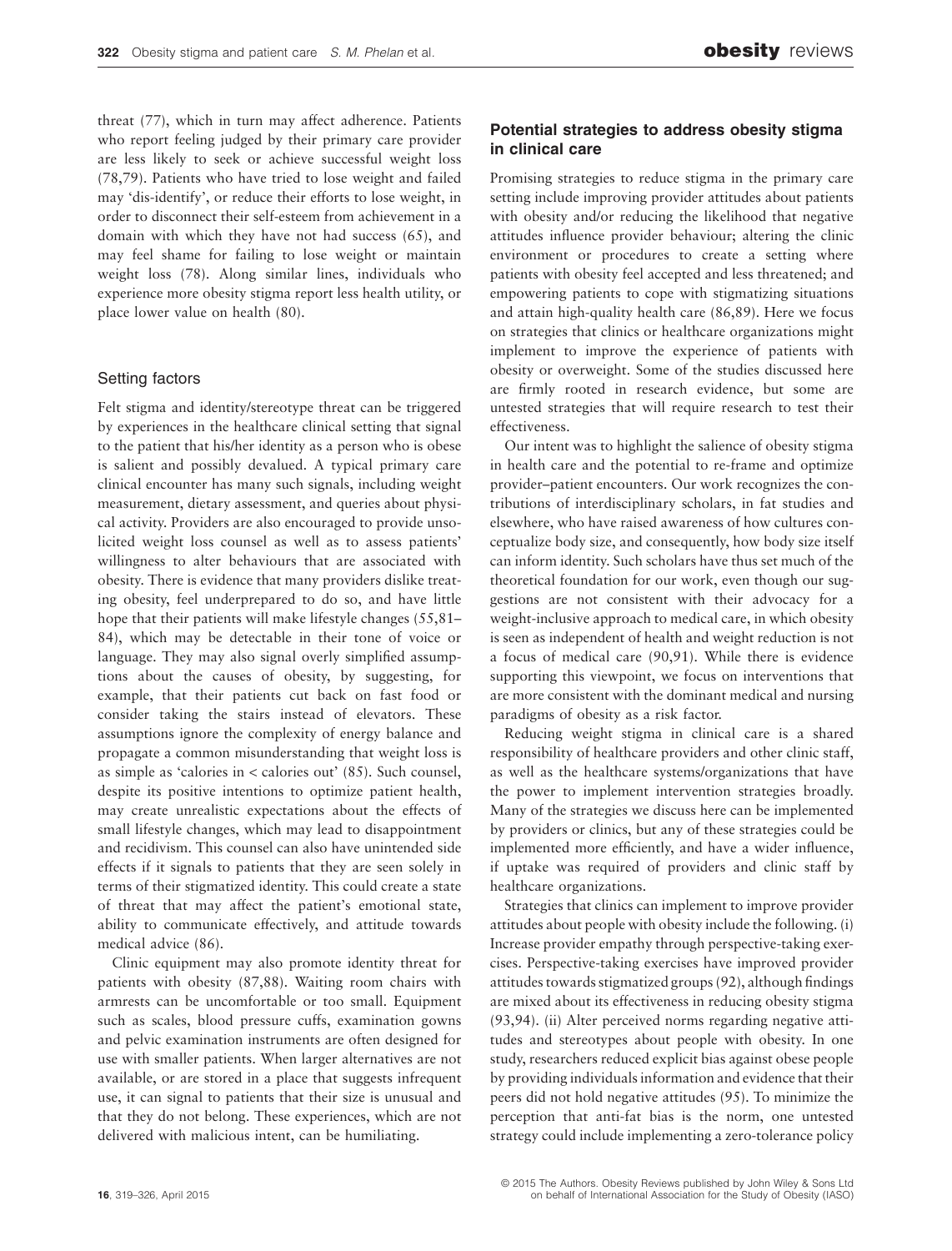for comments or humour that stereotypes or degrades anyone based on a physical identity or attribute. (iii) Encourage provider instruction and practice in emotion regulation techniques that foster positive affect. High cognitive load and time pressure, characteristic of clinical care settings, impair judgments and decision-making (96). Furthermore, frustration that providers may feel towards 'difficult' or 'complex' patients or patients who they perceive are harming their own health, may elicit strong negative emotions. Although no studies have directly tested their effect on weight bias, evidence from one study of prejudice reduction suggests that emotion regulation tools such as meditation or deep breathing may help providers overcome these negative emotions and improve compassion and other pro-social emotions (97,98). (iv) An untested strategy to build awareness of weight bias and a felt need to address it might include encouraging providers to examine their explicit beliefs and stereotypes about obese people, and complete an assessment of implicit attitudes (e.g. the online Implicit Association Test at http://www.implicit.harvard.edu). Provide information about the automatic nature of these attitudes and encourage providers to consciously strive to behave in ways consistent with helping and egalitarian values. And lastly, (v) educate providers on the genetic, environmental, biological, psychological and social contributors to weight gain and loss (99,100). Providers who understand this complex web of causality have more positive attitudes about patients with obesity (101). This information is likely less threatening for their patients than over-simplified messages like 'eat less, move more', or 'calories in, calories out' (102).

There are several strategies for providing a welcoming and less threatening healthcare environment to patients with obesity. (i) Reduce focus on body weight. Instead, focus on screening for the diseases and conditions for which obesity is a risk factor and encourage feasible behaviours that will improve health and well-being. This could be accomplished by weighing patients less frequently – for example, restricting weigh-ins to well-visit checkups and forgoing weigh-ins when visits are not associated with a weight-related reason. Increasing patients' knowledge of the health effects of obesity has shown little effect on weight loss (103,104). However, encouraging patients to not focus on weight or weight loss, but rather on the other benefits of physical activity and healthy eating, may reduce the threat of conversations about these behaviours, and thus increase the likelihood of behaviour change and maintenance (102,105). (ii) Adopt patient-centred communication strategies, such as motivational interviewing, which may be less threatening for patients and are associated with patient adherence and positive outcomes (48,51–53,106– 108). (iii) Although its impact on felt stigma is not tested, one could ensure that the clinic environment is welcoming by providing chairs and medical equipment that are usable by patients of all sizes and by keeping specialized instruments for patients with obesity readily available to clinical staff. (iv) Convey a sense of identity safety by providing evidence that diversity is valued (109). Although untested, this could be accomplished by posting a mission statement that stresses the value of body size diversity or by using positive and non-stereotypical images of overweight and obese people in clinic advertisements, pamphlets or artwork. (v) Healthcare systems could ensure that the continuum of care includes adequate referral resources for behaviour change counselling, including providers or clinics specializing in weight loss strategies and remove barriers (e.g. requirement for a secondary diagnosis, long wait times for an appointment) to accessing these resources (78). Study is needed in this area to determine whether shifting the threat of discussing weight loss strategies from the primary care setting to a specialty care setting may improve utilization of primary health care. These providers may also be more skilled at using communication strategies that are not threatening.

# **Discussion**

Healthcare providers strive to provide the highest quality health care for their patients. This effort may be hindered by interpersonal and environmental cues that convey that patients with obesity are not welcome or by behaviours that lower the quality of communication in the encounter. Attitudes towards obesity as a health risk factor can exacerbate and mask negative attitudes towards individuals with obesity. Healthcare providers often view obesity as an avoidable risk factor that impedes their ability to treat and prevent disease. As this is a largely unchallenged perspective on *obesity*, healthcare providers may be less self-aware of their propensity to, and feel less pressure (internally or from external sources) to, behave in a non-prejudicial way towards *people with obesity*.

A great deal more research is needed to understand the impact of stigma on care for people with obesity. Much of the extant research involves small or convenience samples and requires replication with more generalizable populations. There are several important gaps in the literature on weight bias and health care. While several studies have found high levels of explicit bias in healthcare providers, there is a need for more research on weight stigma using measures of implicit bias. More research is also needed to identify the impact of those attitudes on aspects of the medical encounter, including decision-making and communication, as well as the differential effects of those attitudes by gender, race, socioeconomic status, sexual orientation, and other characteristics. The development and testing of novel interventions is also needed to reduce bias or its impact on behaviour in medical trainees, practicing physicians, other healthcare providers, and other staff members of healthcare organizations.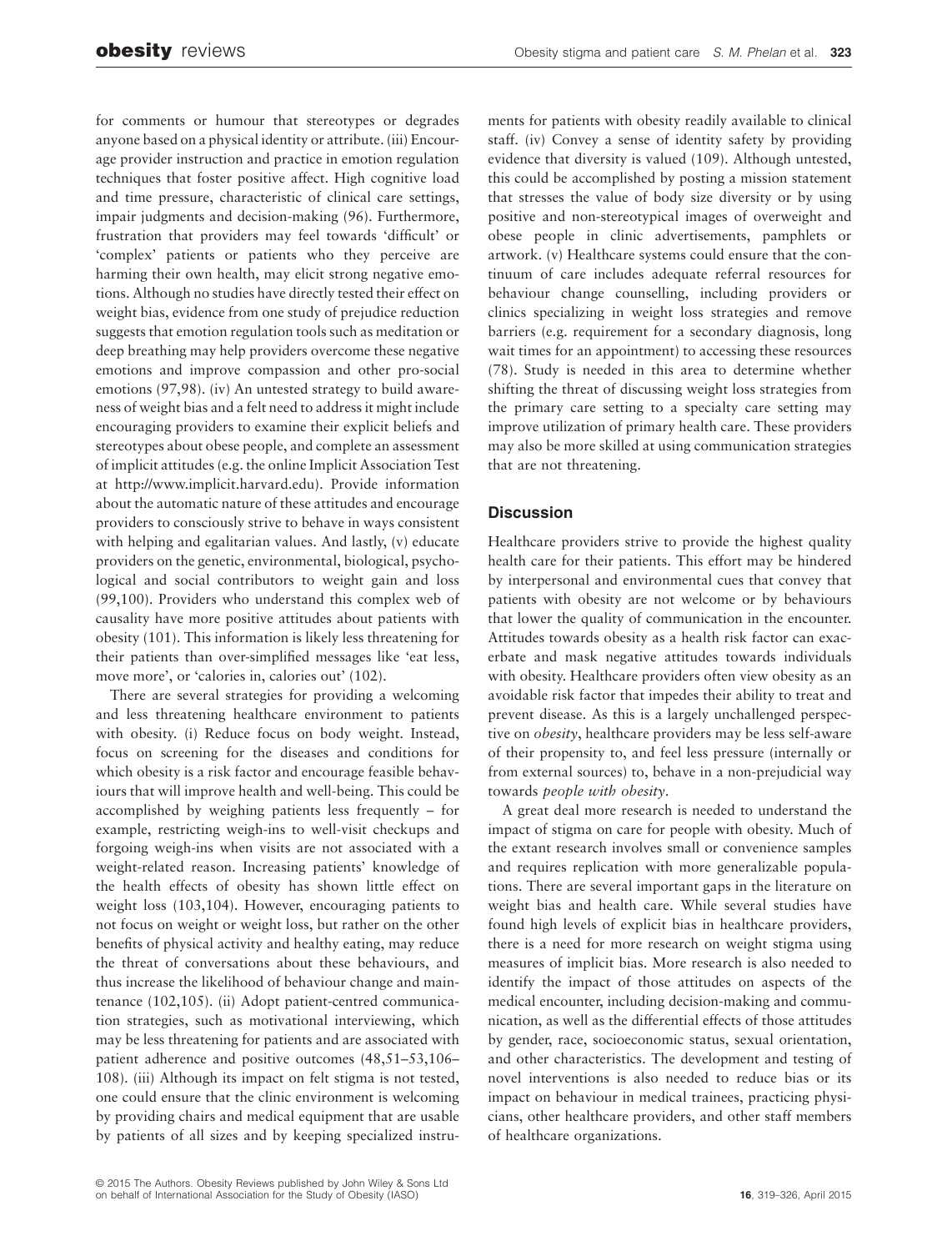It is important to note the tension between obesity stigma literature or literature advocating a weight-inclusive approach (91) and the body of literature that supports increased provider attention to body weight and weight loss as a strategy to encourage behaviour change. We believe that the strategies and perspectives reviewed here are not contrary to this evidence, but may inform the refinement of interventions in order to avoid unintended consequences brought on by stigma, and maximize the effectiveness of patient behaviour change intervention.

#### **Conflict of interest statement**

Drs. Burgess, Hellerstedt, Griffin, and van Ryn do not report any potential conflicts of interest. Dr. Phelan and Dr. Yeazel report grants from the National Institutes of Health during the conduct of the study.

#### **Acknowledgement**

Dr. Phelan is supported by the National Institute of Diabetes and Digestive and Kidney Diseases of the National Institutes of Health under Award Number K01DK095924. The content is solely the responsibility of the authors and does not necessarily represent the official views of the National Institutes of Health.

#### **References**

1. Moyer VA, on behalf of the United States Preventive Services Task Force. Screening for and management of obesity in Adults: U.S. preventive services task force recommendation statement. *Ann Intern Med* 2012; **157**: 1–32.

2. Goffman E. *Stigma: Notes on the Management of Spoiled Identity*. Prentice-Hall: Englewood Cliffs, 1963.

3. Link BG, Struening EL, Neese-Todd S, Asmussen S, Phelan JC. Stigma as a barrier to recovery: the consequences of stigma for the self-esteem of people with mental illnesses. *Psychiatr Serv* 2001; **52**: 1621–1626.

4. Phelan SM, Griffin JM, Jackson GL *et al*. Stigma, perceived blame, self-blame, and depressive symptoms in men with colorectal cancer. *Psychooncology* 2013; **22**: 65–73.

5. Phelan SM, Griffin JM, Hellerstedt WL *et al*. Perceived stigma, strain, and mental health among caregivers of veterans with traumatic brain injury. *Disabil Health J* 2011; **4**: 177–184.

6. Li L, Lee SJ, Thammawijaya P, Jiraphongsa C, Rotheram-Borus MJ. Stigma, social support, and depression among people living with HIV in Thailand. *AIDS Care* 2009; **21**: 1007–1013.

7. Markowitz FE. The effects of stigma on the psychological wellbeing and life satisfaction of persons with mental illness. *J Health Soc Behav* 1998; **39**: 335–347.

8. Major B, O'Brien LT. The social psychology of stigma. *Annu Rev Psychol* 2005; **56**: 393–421.

9. Link BG, Phelan JC. Stigma and its public health implications. *Lancet* 2006; **367**: 528–529.

10. Myers A, Rosen JC. Obesity stigmatization and coping: relation to mental health symptoms, body image, and self-esteem. *Int J Obes Relat Metab Disord* 1999; **23**: 221–230.

11. Committee on the National Quality Report on Health Care Delivery. Envisioning the national health care quality report. In: Hurtado MP, Swift EK, Corrigan JM (eds). *Board on Health Care Services*. National Academy Press: Washington, DC, 2001, p. 256. 12. Puhl RM, Heuer CA. The stigma of obesity: a review and update. *Obesity (Silver Spring)* 2009; **17**: 941–964.

13. Latner JD, O'Brien KS, Durso LE, Brinkman LA, MacDonald T. Weighing obesity stigma: the relative strength of different forms of bias. *Int J Obes (Lond)* 2008; **32**: 1145–1152.

14. Vartanian LR. Disgust and perceived control in attitudes toward obese people. *Int J Obes (Lond)* 2010; **34**: 1302–1307.

15. Crandall CS. Prejudice against fat people: ideology and selfinterest. *J Pers Soc Psychol* 1994; **66**: 882–894.

16. Puhl RM, Brownell KD. Psychosocial origins of obesity stigma: toward changing a powerful and pervasive bias. *Obes Rev* 2003; **4**: 213–227.

17. Flegal KM, Carroll MD, Ogden CL, Curtin LR. Prevalence and trends in obesity among US adults, 1999–2008. *JAMA* 2010; **303**: 235–241.

18. Wear D, Aultman JM, Varley JD, Zarconi J. Making fun of patients: medical students' perceptions and use of derogatory and cynical humor in clinical settings. *Acad Med* 2006; **81**: 454–462. 19. Puhl RM, Luedicke J, Grilo CM. Obesity bias in training: attitudes, beliefs, and observations among advanced trainees in professional health disciplines. *Obesity (Silver Spring)* 2014; **22**: 1008–1015.

20. Tomiyama AJ, Finch LE, Incollingo Belsky AC *et al*. Weight bias in 2001 versus 2013: contradictory attitudes among obesity researchers and health professionals. *Obesity (Silver Spring)* 2014; **23**: 46–53.

21. Phelan SM, Dovidio JF, Puhl RM *et al*. Implicit and explicit weight bias in a national sample of 4,732 medical students: the medical student CHANGES study. *Obesity (Silver Spring)* 2013; **22**: 1201–1208.

22. Hebl MR, Xu J, Mason MF. Weighing the care: patients' perceptions of physician care as a function of gender and weight. *Int J Obes Relat Metab Disord* 2003; **27**: 269–275.

23. Persky S, Eccleston CP. Medical student bias and care recommendations for an obese versus non-obese virtual patient. *Int J Obes (Lond)* 2010; **35**: 728–735.

24. Puhl R, Wharton C, Heuer C. Weight bias among dietetics students: implications for treatment practices. *J Am Diet Assoc* 2009; **109**: 438–444.

25. Wigton RS, McGaghie WC. The effect of obesity on medical students' approach to patients with abdominal pain. *J Gen Intern Med* 2001; **16**: 262–265.

26. Neumark-Sztainer D, Story M, Harris T. Beliefs and attitudes about obesity among teachers and school health care providers working with adolescents. *J Nutr Educ* 1999; **31**: 3–9.

27. Robertson N, Vohora R. Fitness vs. fatness: implicit bias toward obesity among fitness professionals and regular exercisers. *Psychol Sport Exerc* 2008; **9**: 547–557.

28. Jacoby A. Felt versus enacted stigma: a concept revisited. Evidence from a study of people with epilepsy in remission. *Soc Sci Med* 1994; **38**: 269–274.

29. Dovidio J, Kawakami K, Johnson C, Johnson B, Howard A. On the nature of prejudice: automatic and controlled processes. *J Exp Soc Psychol* 1997; **33**: 510–540.

30. Gaertner SL, Dovidio JF. The aversive form of racism. In: Dovidio JF, Gaertner SL (eds). *Prejudice, Discrimination, and Racism*. Academic Press: Orlando, FL, 1986, pp. 61–89.

31. Schwartz MB, Chambliss HO, Brownell KD, Blair SN, Billington C. Weight bias among health professionals specializing in obesity. *Obes Res* 2003; **11**: 1033–1039.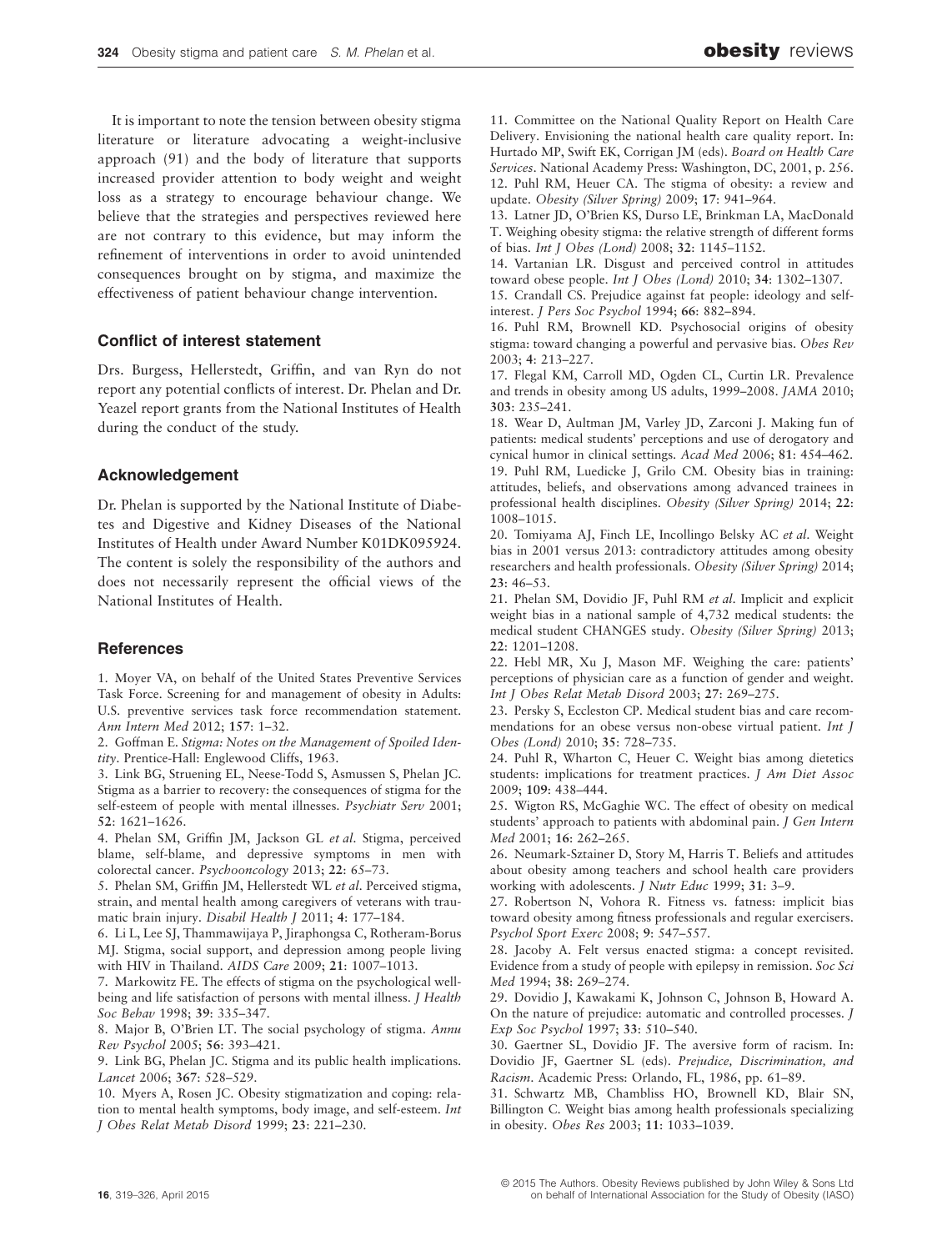32. Teachman BA, Brownell KD. Implicit anti-fat bias among health professionals: is anyone immune? *Int J Obes Relat Metab Disord* 2001; **25**: 1525–1531.

33. Budd GM, Mariotti M, Graff D, Falkenstein K. Health care professionals' attitudes about obesity: an integrative review. *Appl Nurs Res* 2009; **24**: 127–137.

34. Dovidio JF, Penner LA, Albrecht TL, Norton WE, Gaertner SL, Shelton JN. Disparities and distrust: the implications of psychological processes for understanding racial disparities in health and health care. *Soc Sci Med* 2008; **67**: 478–486.

35. Greenwald AG, Poehlman TA, Uhlmann EL, Banaji MR. Understanding and using the Implicit Association Test: III. Metaanalysis of predictive validity. *J Pers Soc Psychol* 2009; **97**: 17–41. 36. Dovidio J, Kawakami K, Gaertner S. Implicit and explicit prejudice and interracial interaction. *J Pers Soc Psychol* 2002; **82**: 62–68.

37. Gordon HS, Street RL Jr, Sharf BF, Kelly PA, Souchek J. Racial differences in trust and lung cancer patients' perceptions of physician communication. *J Clin Oncol* 2006; **24**: 904–909.

38. Gordon HS, Street RL Jr, Sharf BF, Souchek J. Racial differences in doctors' information-giving and patients' participation. *Cancer* 2006; **107**: 1313–1320.

39. Ghods BK, Roter DL, Ford DE, Larson S, Arbelaez JJ, Cooper LA. Patient-physician communication in the primary care visits of African Americans and whites with depression. *J Gen Intern Med* 2008; **23**: 600–606.

40. Cene CW, Roter D, Carson KA, Miller ER III, Cooper LA. The effect of patient race and blood pressure control on patient– physician communication.*J Gen Intern Med* 2009; **24**: 1057–1064. 41. Beach MC, Saha S, Korthuis PT *et al*. Differences in patientprovider communication for Hispanic compared to non-Hispanic white patients in HIV care. *J Gen Intern Med* 2010; **25**: 682–687. 42. Beach MC, Saha S, Korthuis PT *et al*. Patient–provider communication differs for Black compared to White HIV-infected patients. *AIDS Behav* 2010; **15**: 805–811.

43. Johnson RL, Roter D, Powe NR, Cooper LA. Patient race/ ethnicity and quality of patient–physician communication during medical visits. *Am J Public Health* 2004; **94**: 2084–2090.

44. Gudzune KA, Beach MC, Roter DL, Cooper LA. Physicians build less rapport with obese patients. *Obesity (Silver Spring)* 2013; **21**: 2146–2152.

45. Cooper L. *Overcoming Healthcare Disparities: The Role of Patient-Centered Care. College of Public Health and Health Professions Celebrating 50 Years*. University of Florida: Gainesville, 2008.

46. Penner LA, Dovidio JF, West TV *et al*. Aversive racism and medical interactions with black patients: a field study. *J Exp Soc Psychol* 2010; **46**: 436–440.

47. Cooper L, Roter D, Carson K *et al*. The associations of clinicians' implicit attitudes about race with medical visit communication and patient ratings of interpersonal care. *Am J Public Health* 2012; **102**: 979–987.

48. Armstrong MJ, Mottershead TA, Ronksley PE, Sigal RJ, Campbell TS, Hemmelgarn BR. Motivational interviewing to improve weight loss in overweight and/or obese patients: a systematic review and meta-analysis of randomized controlled trials. *Obes Rev* 2011; **12**: 709–723.

49. Jay M, Gillespie C, Schlair S, Sherman S, Kalet A. Physicians' use of the 5As in counseling obese patients: is the quality of counseling associated with patients' motivation and intention to lose weight? *BMC Health Serv Res* 2010; **10**: 159.

50. Zolnierek KB, Dimatteo MR. Physician communication and patient adherence to treatment: a meta-analysis. *Med Care* 2009; **47**: 826–834.

51. Fiscella K, Meldrum S, Franks P *et al*. Patient trust: is it related to patient-centered behavior of primary care physicians? *Med Care* 2004; **42**: 1049–1055.

52. Wanzer MB, Booth-Butterfield M, Gruber K. Perceptions of health care providers' communication: relationships between patient-centered communication and satisfaction. *Health Commun* 2004; **16**: 363–383.

53. Stewart M, Brown JB, Donner A *et al*. The impact of patientcentered care on outcomes. *J Fam Pract* 2000; **49**: 796–804.

54. Street RL Jr, Gordon H, Haidet P. Physicians' communication and perceptions of patients: is it how they look, how they talk, or is it just the doctor? *Soc Sci Med* 2007; **65**: 586–598.

55. Foster GD, Wadden TA, Makris AP *et al*. Primary care physicians' attitudes about obesity and its treatment. *Obes Res* 2003; **11**: 1168–1177.

56. Huizinga MM, Bleich SN, Beach MC, Clark JM, Cooper LA. Disparity in physician perception of patients' adherence to medications by obesity status. *Obesity (Silver Spring)* 2010; **18**: 1932– 1937.

57. Harvey EL, Hill AJ. Health professionals' views of overweight people and smokers. *Int J Obes Relat Metab Disord* 2001; **25**: 1253–1261.

58. Puhl R, Brownell K. Bias, discrimination, and obesity. *Obes Res* 2001; **9**: 788–805.

59. Hebl MR, Xu J. Weighing the care: physicians' reactions to the size of a patient. *Int J Obes Relat Metab Disord* 2001; **25**: 1246– 1252.

60. Huizinga MM, Cooper LA, Bleich SN, Clark JM, Beach MC. Physician respect for patients with obesity. *J Gen Intern Med* 2009; **24**: 1236–1239.

61. Beach MC, Roter DL, Wang NY, Duggan PS, Cooper LA. Are physicians' attitudes of respect accurately perceived by patients and associated with more positive communication behaviors? *Patient Educ Couns* 2006; **62**: 347–354.

62. Bertakis KD, Azari R. The impact of obesity on primary care visits. *Obes Res* 2005; **13**: 1615–1623.

63. Tajfel H. Social psychology of intergroup relations. *Annu Rev Psychol* 1982; **33**: 1–39.

64. Hogg MA, Terry DJ. Social identity and self-categorization processes in organizational contexts. *Acad Manage Rev* 2000; **25**: 121–140.

65. Steele CM. A threat in the air. How stereotypes shape intellectual identity and performance. *Am Psychol* 1997; **52**: 613– 629.

66. Schmader T, Johns M, Forbes C. An integrated process model of stereotype threat effects on performance. *Psychol Rev* 2008; **115**: 336–356.

67. Pascoe EA, Smart Richman L. Perceived discrimination and health: a meta-analytic review. *Psychol Bull* 2009; **135**: 531–554. 68. Williams DR, Neighbors HW, Jackson JS. Racial/ethnic discrimination and health: findings from community studies. *Am J Public Health* 2008; **98**: S29–S37.

69. Lewis TT, Everson-Rose SA, Powell LH *et al*. Chronic exposure to everyday discrimination and coronary artery calcification in African–American women: the SWAN Heart Study. *Psychosom Med* 2006; **68**: 362–368.

70. Muennig P. The body politic: the relationship between stigma and obesity-associated disease. *BMC Public Health* 2008; **8**: 128. 71. Drury CA, Louis M. Exploring the association between body weight, stigma of obesity, and health care avoidance. *J Am Acad Nurse Pract* 2002; **14**: 554–561.

72. Amy NK, Aalborg A, Lyons P, Keranen L. Barriers to routine gynecological cancer screening for White and African–American obese women. *Int J Obes (Lond)* 2006; **30**: 147–155.